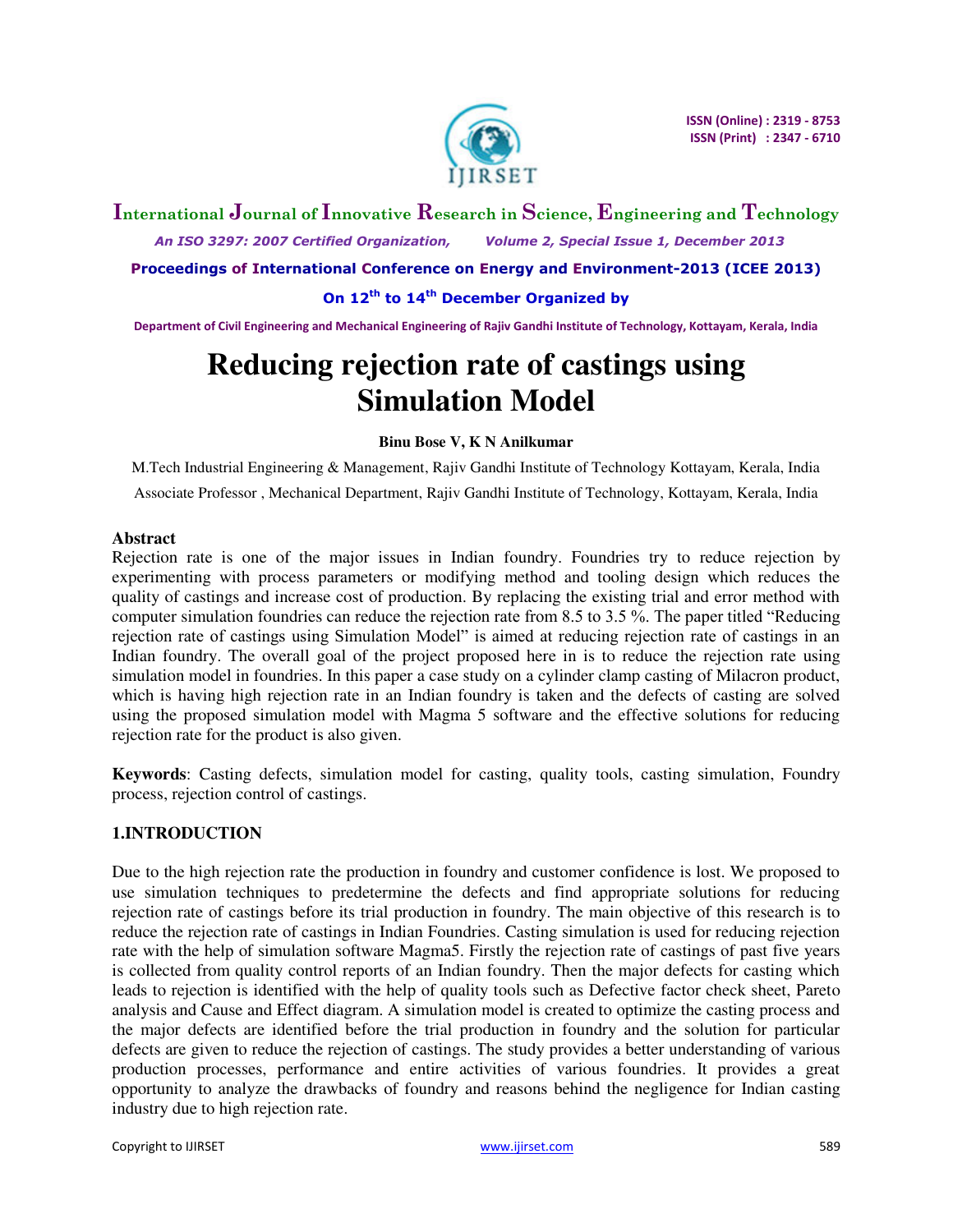#### **2.LITERATURE REVIEW**

To reduce the rejection rate of castings, a detailed literature review was carried out for identifying the major defects which leads to rejection of castings and to solve these defects using simulation model using advanced software is done effectively. Previous literature has shown that there are few research studies related to rejection control of castings in foundry using different simulation models and also some research papers which gives solutions to solve the major defects during gating and feeding process in castings.

Classification of casting defects in aluminium die castings and Die-casting defects which are grouped according to their source during which these defects can be detected [7]. This classification helps the die caster in the stage of identification of the defects, on the other side; it makes him easily aware of problems so that the proper corrective actions can be taken.

Casting defect analysis which has been carried out using techniques like cause-effect diagrams, design of experiments, if-then rules (expert systems), and artificial neural networks [8].Most of this work is focused on finding process-related causes for individual defects, and optimizing the parameter values to reduce the. The defects have been classified in terms of their appearance, size, location, consistency, and discovery stage and inspection method. This helps in correct identification of the defects. For defect analysis, the possible causes are grouped into design, material and process defects parameters also to accomplish defect analysis taking benefits of both approaches; new hybrid approach for defect analysis is proposed.

Various forging defects that occur in a forging industry that causes high rejection rates in the components and this paper describes the remedial measures that can reduce these defects in the hot forging[9].He describes the remedial actions that to be done in order to reduce the rejection rates. The remedial actions includes the proper use of anti scale coating, venting process to prevent the under filling, the simulation software for determining the material flow, proper lubricant instead of furnace oil.

A collaborative system for achieving perfect castings high quality with frugality by integrating part, tooling, methods and process optimization, and providing feedback loops to part design[10].Each subsequent phase provides more information and feedback regarding part quality and cost to the designer, allowing design improvements for manufacturability without affecting functionality. A secure web-based project management system enables rapid and seamless collaboration between casting lifecycle engineers.

The timely implementation of modified techniques based on the quality control research is a must to avoid defects in the products[11]. For this he initially collected information of rejection of some components which leads to rejection and then analysis these with Pareto chart and giving proper remedies of to control rejection.

## **3.RESEARCH METHODOLOGY**

The methodology begins with the collection of rejection rate of various castings for past five years from the quality control reports of an Indian foundry. From this the casting having the highest rejection rate and the major causes of rejection is identified using quality tools such as defective factor check sheet, Pareto analysis and Cause and effect diagram. The casting with highest rejection rate is simulated with Magma 5 software and its 3D modelling is done in PRO/E software. A model is also created for optimization of castings process through simulation and the major causes are predicted and its solutions are given.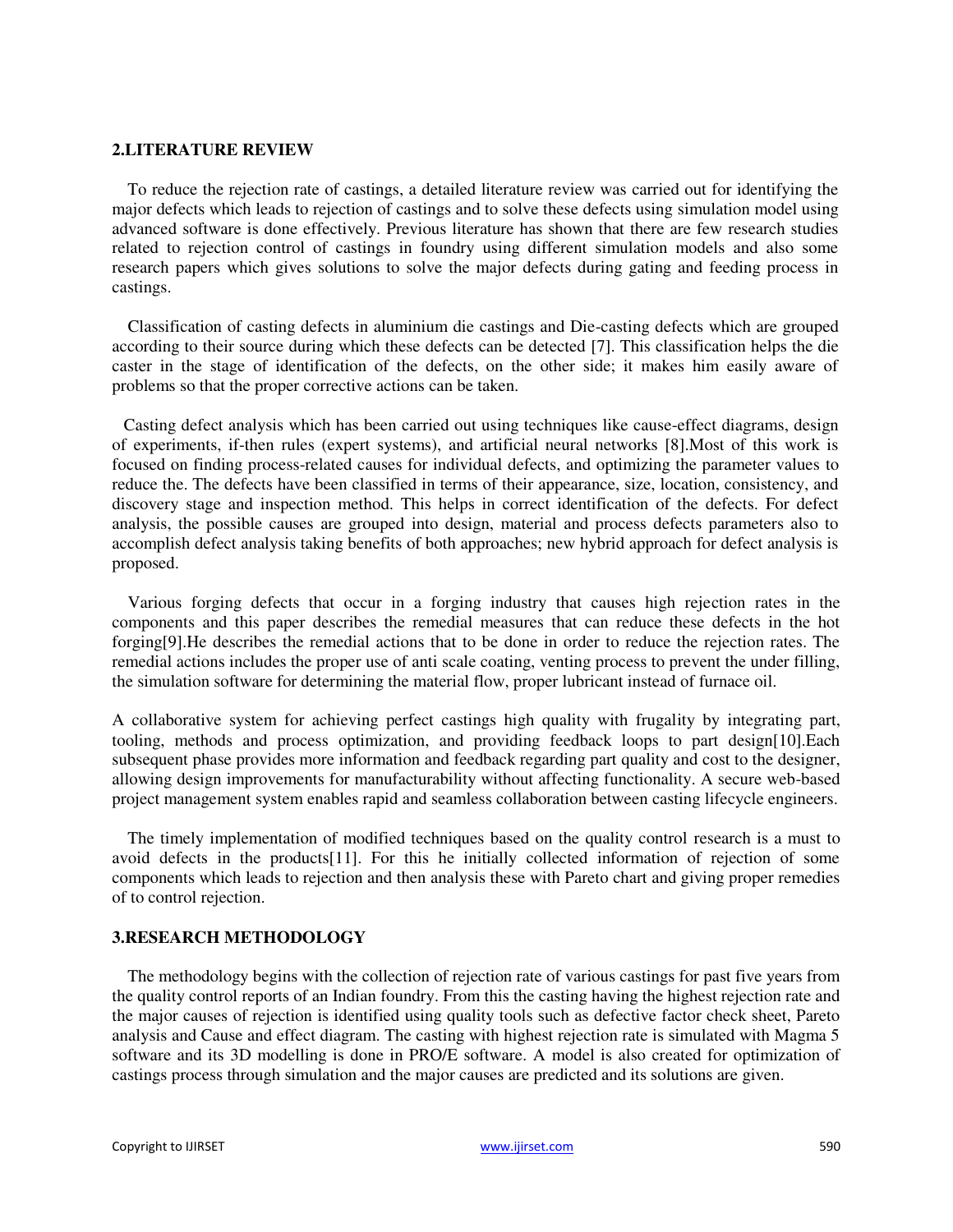The methodology to carry out the project is given by a flow diagram shown in Fig 1.

## **4. DATA COLLECTION AND ANALYSIS**

Primary data includes the rejection rate of castings for the past few years and its major problem and causes which are obtained from Quality control reports and Rejection reports of an Indian Foundry. Secondary data are obtained from journals,literature survey and websites.



Fig 1: Research Methodology Flow diagram



Fig.2: Rejection rate for past five years in Autokast.



Fig.3: Rejection rate compared to Permissible rejection as per ISO standard

Fig:2 Shows the rejection analysis of an Indian foundry which is having an average rejection of around 19.5 percentages and the permissible customer rejection as per ISO standard is 3.5 percentage. In fig:3 different castings produced in that particular Indian foundry for the last six months was chosen and it is clear that the casting named Milacron cylinder clamp is having the highest rejection in last six months. So we found the reasons or major causes of rejection behind the Milacron castings. From the quality control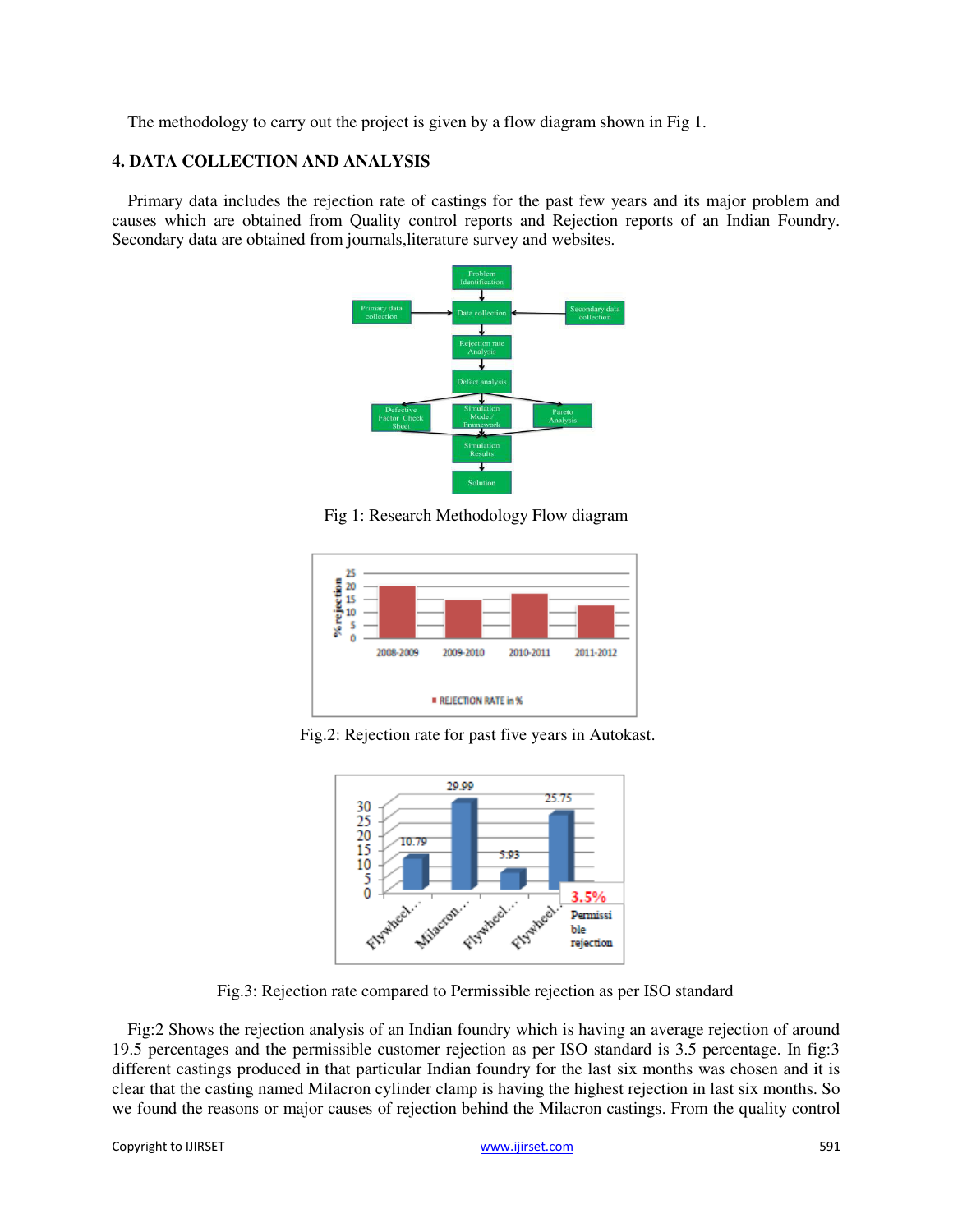reports of Autokast we find out the major causes of rejection using defective factor check sheet, Pareto analysis and Cause and effect diagram which is shown below.

| <b>Rejection</b><br><b>Reasons/defective</b> | <b>Mean occurrences of</b><br><b>Defects</b> |
|----------------------------------------------|----------------------------------------------|
| Sand Drop                                    | 22                                           |
| Scab                                         | 3                                            |
| <b>Mould Breakage</b>                        | 31                                           |
| Sand Inclusion                               | 15                                           |
| Cold Joint                                   | 61                                           |
| <b>Broken</b>                                | 7                                            |
| <b>Surface Defect</b>                        | 2                                            |
| <b>Other Reasons</b>                         | 14                                           |

TABLE 1: DEFECTIVE FACTOR CHECK SHEET FOR MILACRON PRODUCT



Fig:4 Patreto Chart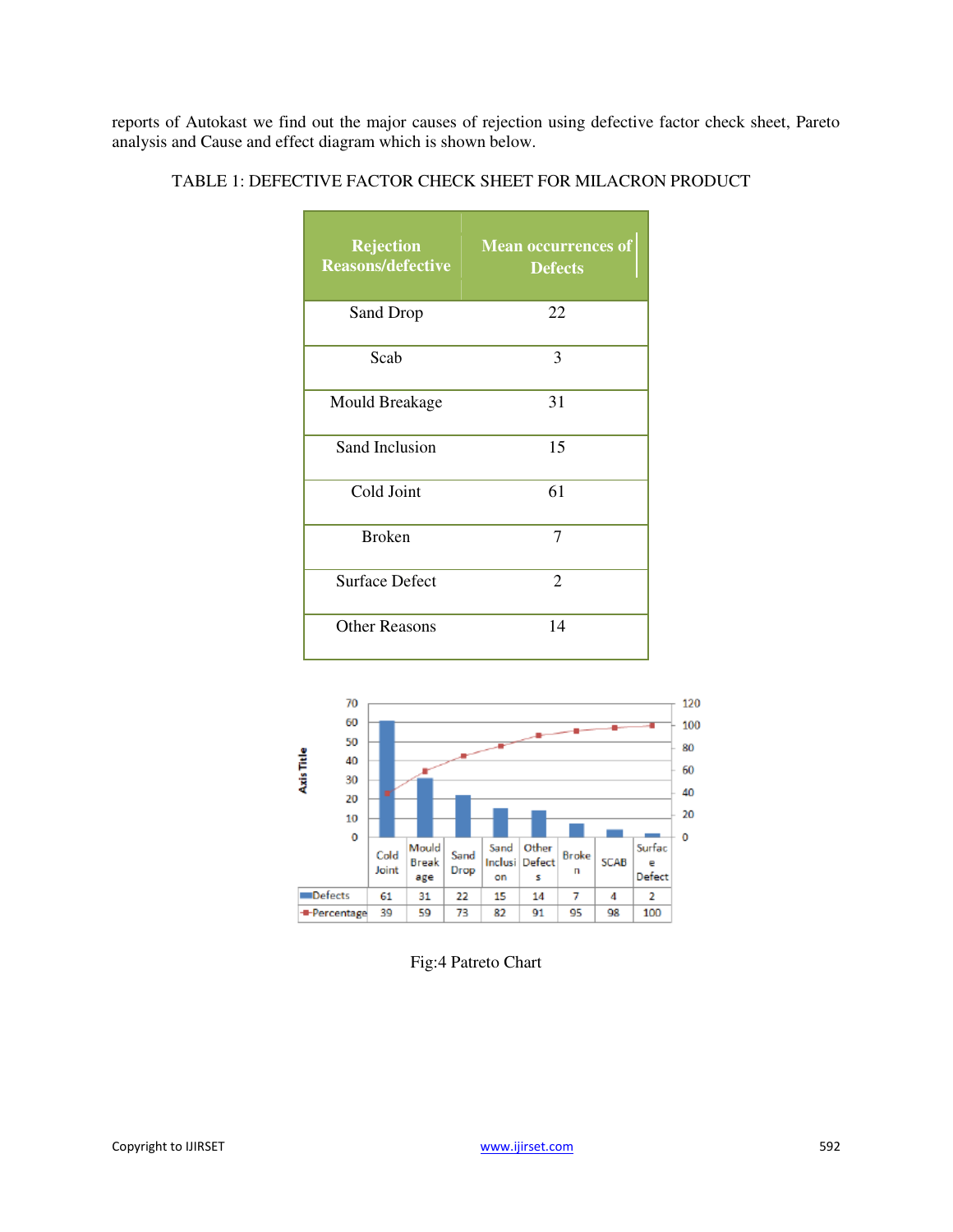

Fig 5. Fish -bone diagram: High rejection rate

In Table:1 defective factor check is drawn showing the major defects of Milacron product and its mean occurrences and from this result a Pareto chart in Fig:4 showing critical effects of major defects in percentage and its causes in decreasing order is plotted and the cumulative percentage for defects and causes of defects are identified.From the above quality tools the cause and Effect Diagram of Milacron Product in Fig:5 is drawn and identify the major causes and its effects which causes high rejection rate of this casting.

## **5. SIMULATION MODEL**

A simulation model is proposed for reducing defects of casting and this model is a "Design for Manufacturability model" which has been proposed to show the reason why these manufacturing process are ignored in the design process and the lack of focus of designers on the manufacturing process can be eliminated by this model. A feedback loop is provided to Design Engineer in each and every phase of this model and this bring an integration in casting process between the foundry engineers and design engineers to reduce the rejection rate and improve quality by optimization in four phases of framework. The four Phases of the model are Model Design Phase (Design Engineers), Pattern Making Phase (Skilled craft men), Method Designing Phase (Metallurgical & Design Engineers), Process Planning Phase (Metallurgical &Production Engineer).



Fig:6 Simulation Model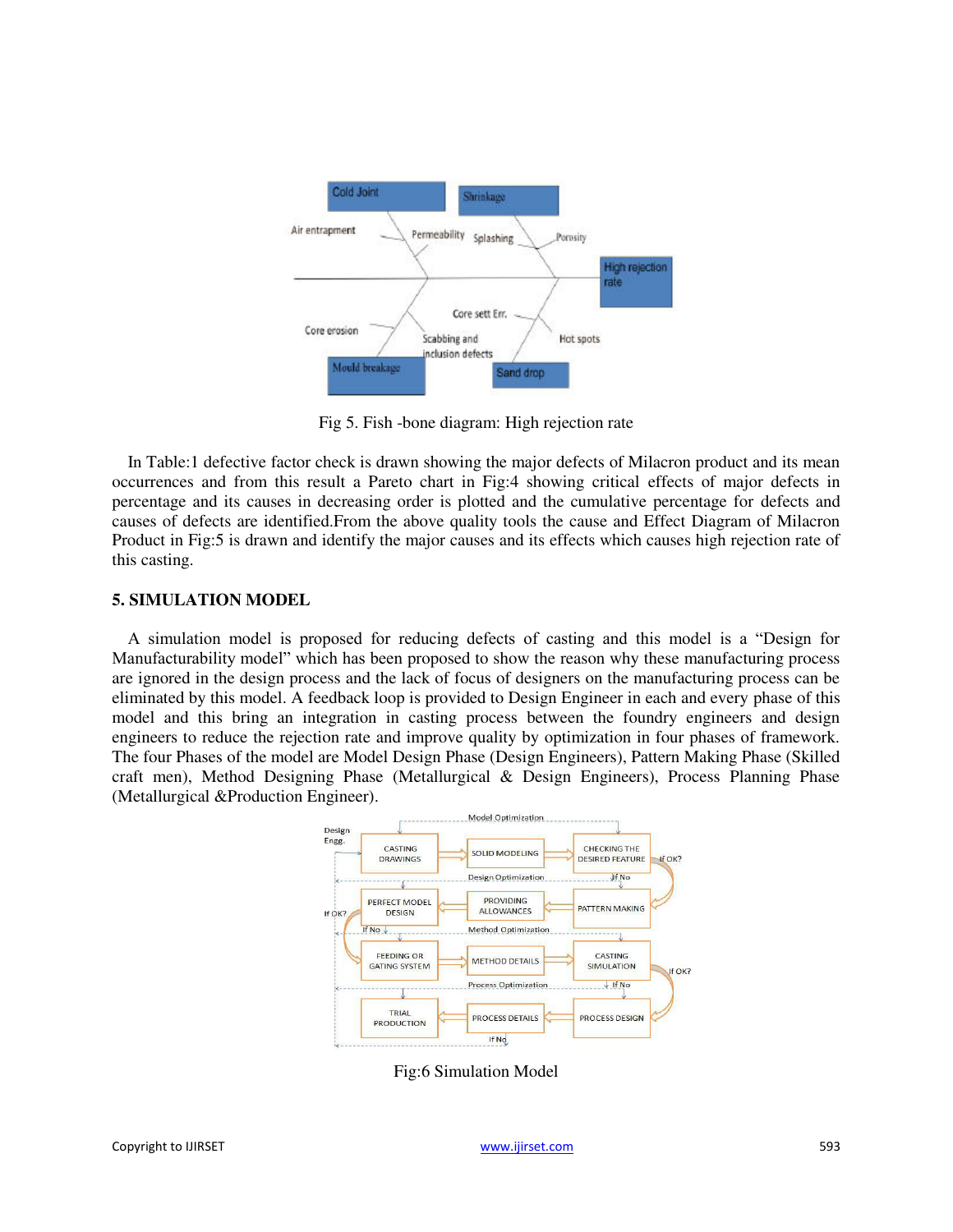From analysis result it is clear that Milacron Cylinder Clamp is having a high rejection rate of 29.99% mainly due to integrity factors. So the casting process of this product is simulated and the solution for reducing rejection rate can be predicted with Magma 5 software. 3D modeling of this product is done in PRO/E Wildfire 5 software. Casting simulation is used to design and optimize the casting process. In casting process normally the part design and specifications are already fixed. Simulation process are mainly applicable in mould filling, solidification, mechanical properties and stress calculations.

An advanced casting simulation software Magma 5 is used for casting process. Magma 5 is designed to predict total casting quality by simulating mould filling, solidification and cooling and stresses/strains as well as microstructure formation and property distributions in casting manufacturing processes. Magma 5 can be used for all cast materials, ranging from gray iron, sand and die cast aluminium, to large steel castings. Magma 5 is also applicable to all casting processes, to optimize tooling designs, minimize cycle times and predict defect formation all before production.

## **6.SIMULATION RESULTS AND SOLUTIONS**

Optimum Temperature for this product during filing is 1340-1360ºC. The areas having red color is due to loss of superheat and the temp is reduced to 1230ºC. Defect in this reddish region is splashing or back pressure. To sole this defect sleeve material is provided thereby increasing the efficiency of Runner and Raiser.

The areas having white color in Fig: 7 are having more temp than 1360ºC which leads to Sand inclusion defects and it can be solved by providing Chill material.





Fig: 7 Filling temperature result Fig: 10 Solution for high velocity in ingates

Filling velocity result shown in Fig: 8 can predict the area with high velocity. Optimum velocity of this product is 2.25m/sec. Liquid metal releasing more than 3m/sec leads to core erosion and splashing. These defects can convert in to Inclusion defect also.  $CO<sub>2</sub>$  process mould can withstand liquid metal velocity of 2.25m/sec. All bottom ingates in Fig: 9 releasing high velocity liquid metal more than 3m/sec, leads to mould erosion and can convert into inclusion defects



Fig: 9 Fluid Filling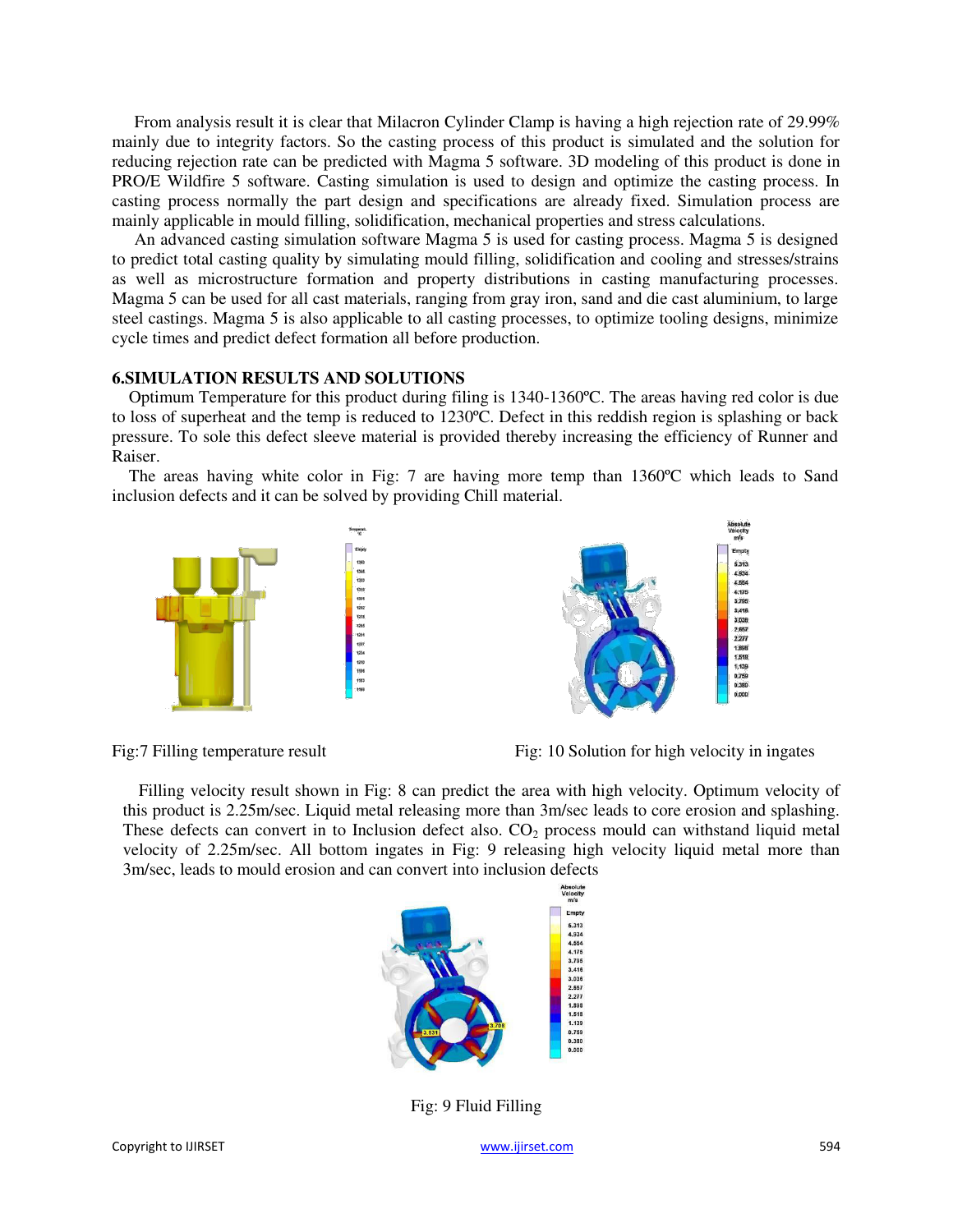The defect in this case can be solved by modifying the ingates to 8 numbers (as shown in Fig.10) from present 6 which is shown in Fig: 8.

Optimum mould erosion should be null which is shown in light blue color. The areas showing red color is having mould erosion of 2.40%. Due to high velocity liquid metal at ingate cross section sand gets eroded it may lead to inclusion defects. To solve this defect, ceramic tubes can be used as ingates which has a heat withstanding capacity of 2500°C.



Fig: 11 Mold Erosion Result

Optimum Air entrapment for the product should be beyond 10%. Result indicates the possibility of blow hole defect which is shown in navy-blue color In Fig:12 having 13% air entrapment. This defect can be overcome by providing holes in mould for escaping gasses in those particular areas.



Fig: 12 Filling –Air Entrapment Result

Fraction liquid result in Fig:13 indicates the directional solidification. With this result we can predict feeder performance and last solidifying areas. In result the isolated regions may lead to micro/macro shrinkage porosity





Fig: 13 Fraction - Liquid result Fig: 14 Solidification – Hotspots result

In Fig: 13 isolated areas are noticed and it may lead to shrinkage porosity defect. Liquid in thinner section has the chance to solidify earlier than thicker section. The solution for this defect is to provide chill which maintain equal solidification in those areas. Areas having blue color in Fig: 14 is due to hot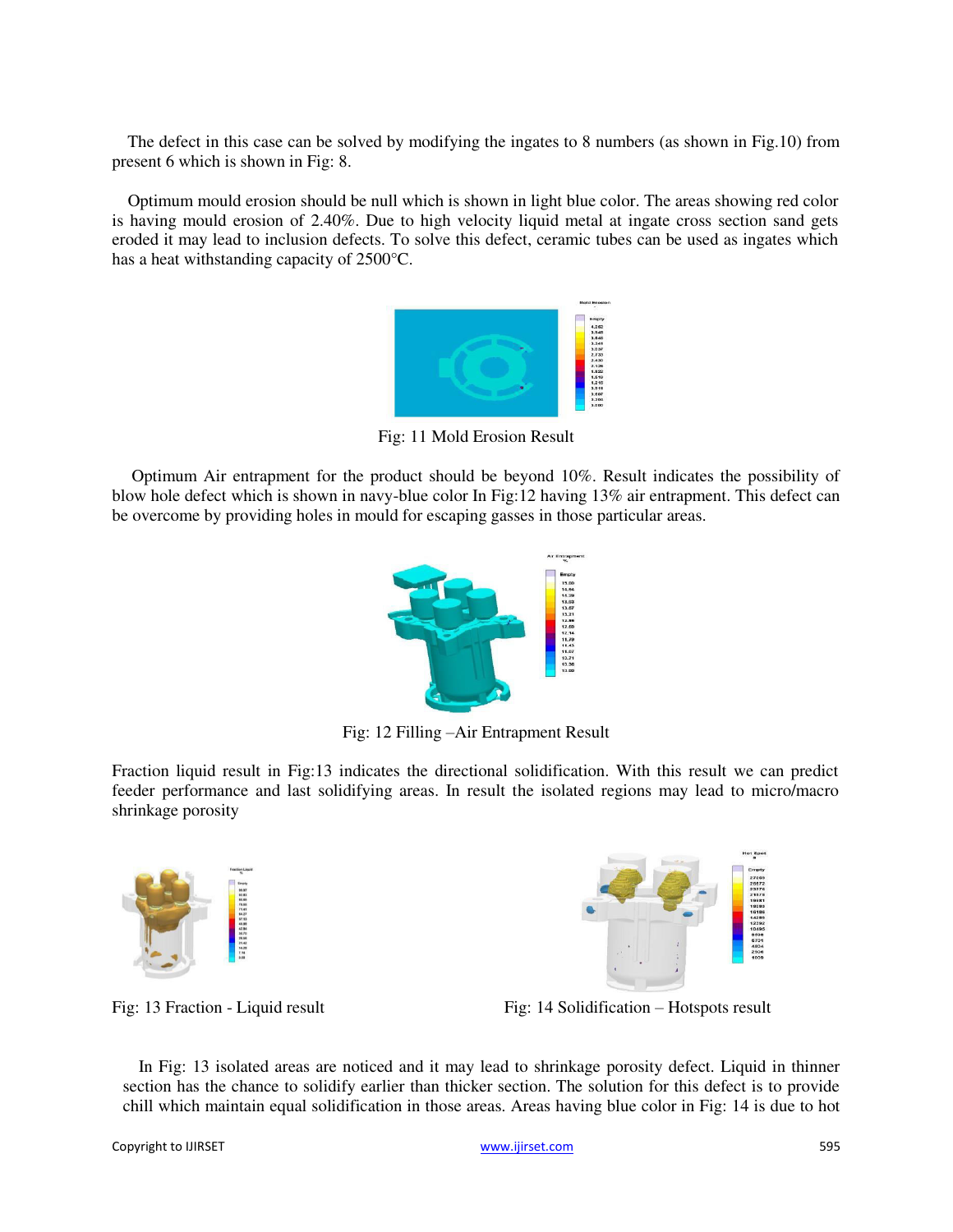spot defect having a temperature above 1360  $^{\circ}$ C. Due to high pouring temperature and improper ramming hot spots are formed which leads to the defect shrinkage porosity. Shrinkage defects forms rough voids and is due to entrapped gasses. Solution for this defect is to provide proper cooling and heating in certain areas to maintain uniform cooling. Arrange proper ramming and clamping of mould boxes can also eliminate this defect.

Optimum porosity for product is null percentage and is shown in light blue color in Fig:15. Yellowish red color area having porosity defects of 40%. It results from entrapped gasses and also from sand drop. Porosity occurs sometimes due to improper chemical composition Solution for this defect is to provide proper vent holes for gasses to escape and keeping right chemical composition Also by adding certain metallic elements to get reaction with these gasses is also effective.





元练 孔保 机切 鼠腹 机面 加速 加速 加速 加速 加速 加速 化双氧化二苯基

Fig: 15 Solidification – Porosity Result Fig: 16 Solidification – Sand fusion Result

Thinner areas when prone to temp above 1340ºC leads to sand penetration defect. Here areas having navy blue color is having defect. Temperature in that region is 1450ºC. It occurs usually in thinner sections and in areas where the ingates are small. More heat is formed in that region and sand gets eroded and cause the sand penetration defect. Sand fusion defect is eliminated by using Zircon sand in thin ingates which can withstand high temperature.

The tensile strength in each section Shown in Fig: 17 can be checked. Here the minimum tensile strength is found to be 400-420N/mm²



Fig: 17 Mechanical properties results.

## **7. CONCLUSION**

This paper has introduced a new Simulation model or framework to reduce the rejection rate in foundry from 15% to merely 7%. From the analysis report of an Indian foundry the Milacron cylinder clamp product which is having high rejection rate due to major defects such as sand inclusion,cold shuts, shrinkage, mold breakage etc are solved using simulation software Magma5 before its trial production. The rejection rate of this product is reduced by proper optimization of the process and through strategic solution from the simulation techniques. The proposed model coupled with process control has the potential to achieve null defect castings at the least cost. This work gives up many challenges that need a new generation of researchers to come forward and help the mother of all industries.